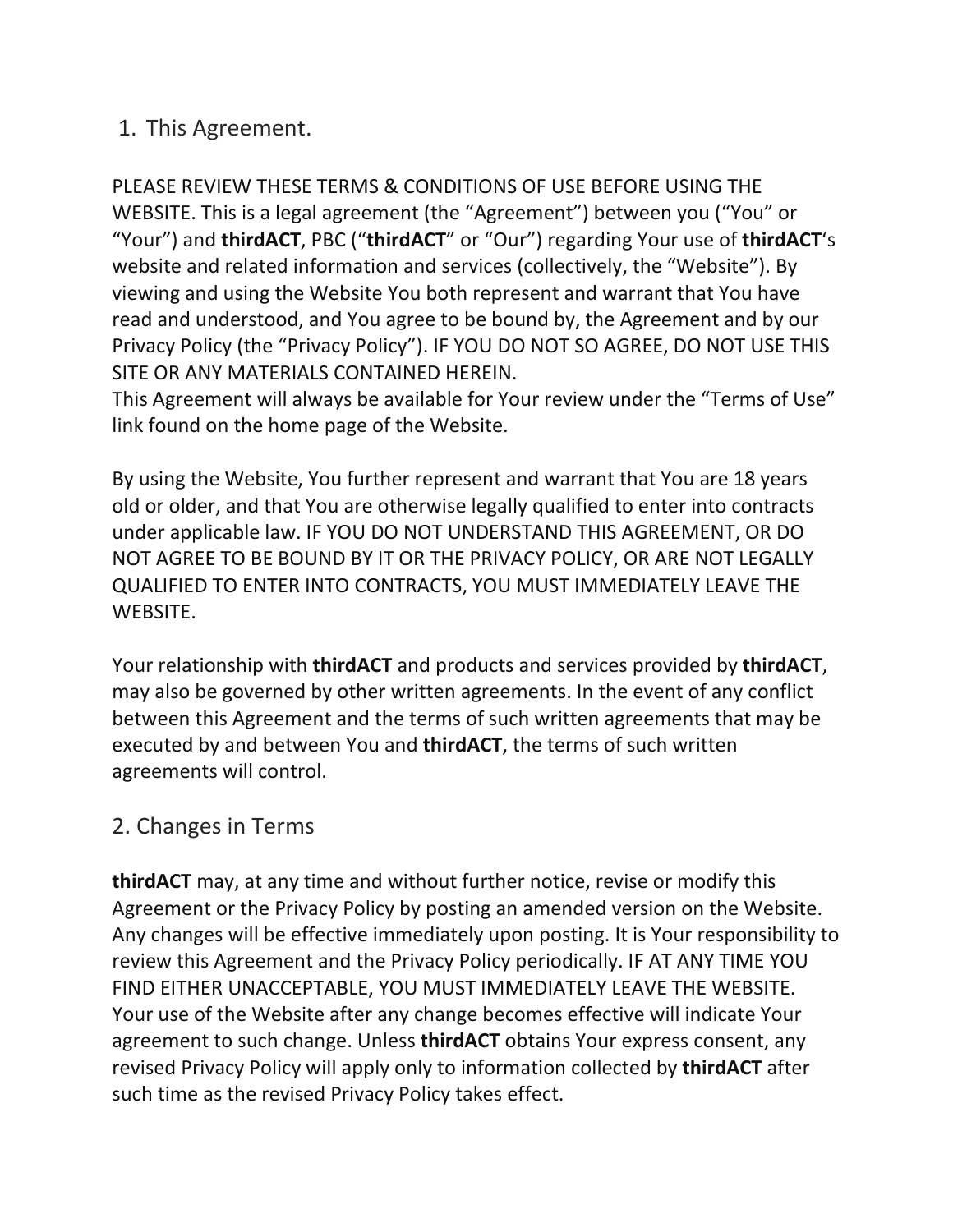**thirdACT** also may, at any time and without notice, modify or discontinue the Website. You agree that **thirdACT** shall have no obligation of any sort to You in connection with any modification or discontinuance of the Website. **thirdACT** may terminate Your access to this website for any reason, at any time, with or without notice to you.

# 3. Permitted Purposes

You agree that You will not use or attempt to use the Website for any purpose other than conducting business with **thirdACT** or its affiliates as a bona fide client of **thirdACT** and in each case solely for Your personal, non-commercial use, and You may not reproduce, sell or distribute the information provided thereon.

Subject to this Agreement, **thirdACT** grants you a non-transferable, non-exclusive, revocable, limited license to use and access the Website solely for your own personal, noncommercial use.

#### 4. Prohibited Uses

You represent and warrant that You will not use the Website to:

• Retransmit, republish, distribute, reuse, resell, repost, re-engineer or make multiple copies of the Website or any portion thereof without **thirdACT**'s prior written consent.

• Upload, post, publish, transmit, reproduce or distribute through the Website any material that violates or infringes any third party's privacy, intellectual property, copyright, patent, trademark, service mark, trade dress, trade secret or other proprietary rights, or which violates any contractual, fiduciary or judicially imposed nondisclosure obligations.

• Engage in conduct that is unlawful, threatening, harassing, abusive, fraudulent, defamatory, libelous or invasive of the privacy or publicity rights of others, or which harms the goodwill or standing of **thirdACT** or any of its clients, partners, employees, affiliates, agents, contractors or representatives.

• Upload, post, publish, transmit, reproduce or distribute any material that contains advertising solicitations, bulk unsolicited emails or spam, chain letters, pyramid opportunities or offers for the sale of goods or services, or otherwise violate the Privacy Policy.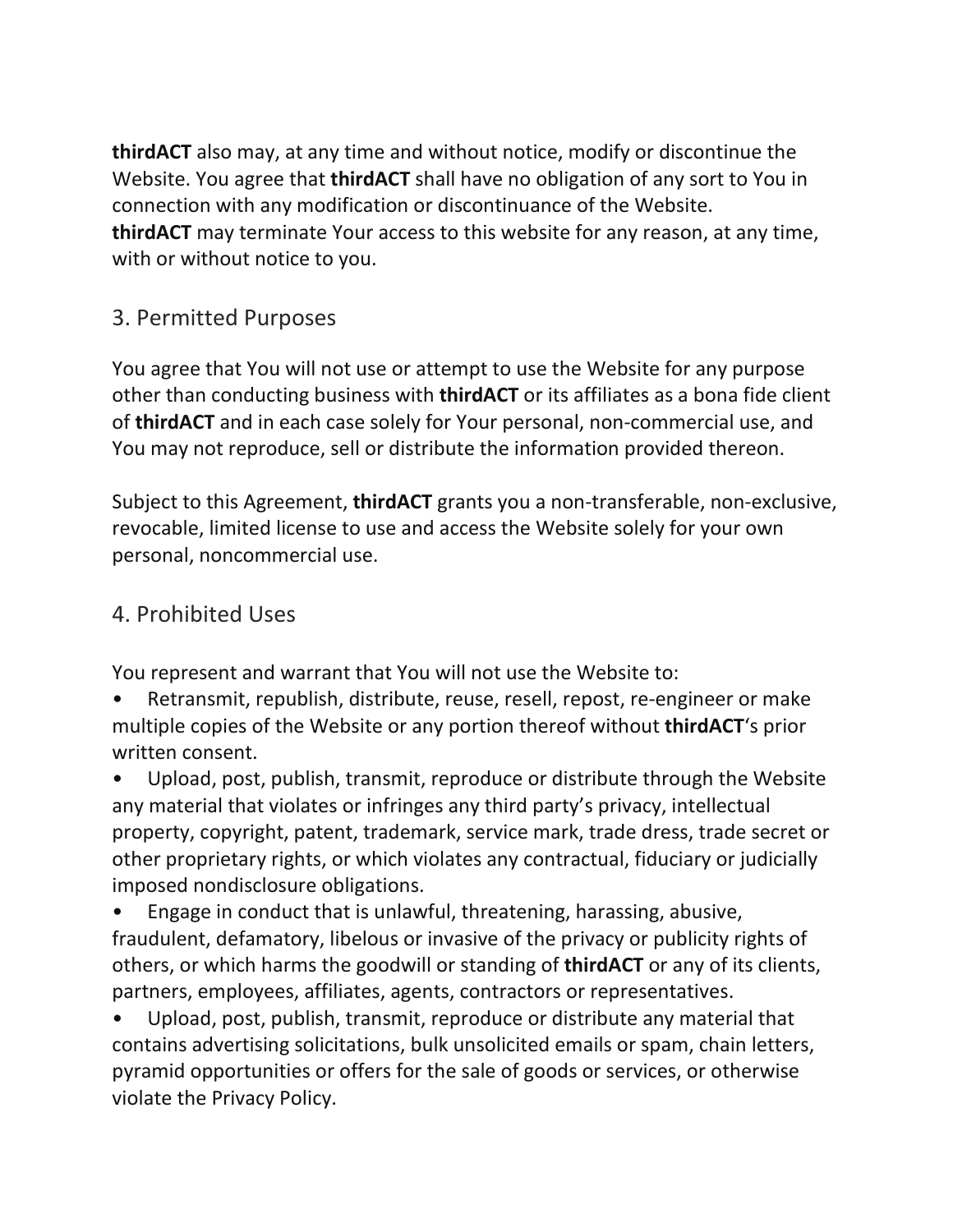Alter, interfere or disrupt the content or functioning of the Website through (for instance) uploading, posting or transmitting any material that (i) contains viruses, Trojan horses, worms, time bombs, cancelbots or other computer programming routines that damage, interfere with, capture, intercept or expropriate the website or any data contained therein; or (ii) disproportionately burdens the operation of the Website.

Attempt to probe, scan, test, or violate, or use the website to gain unauthorized entry or access to other associated computer systems or networks or to obtain unauthorized access to materials or other information stored thereon.

""Mirror" the Website or any of its content on any other server without the express prior written permission of **thirdACT**.

• Impersonate any person or entity, falsely state or otherwise misrepresent Your affiliation with any person or entity, forge headers, or otherwise manipulate identifiers in order to disguise the origin of any content You post or otherwise transmit to us or via the Website.

• Upload, post, publish, transmit, reproduce or distribute through the Website any material encouraging conduct that would constitute a criminal offense, give rise to civil liability, or otherwise violate any law, regulation or government order.

• Attempt to interfere with the use of the Website by any other user. **thirdACT** reserves the right to cooperate fully in any investigation by law enforcement officials of any violation of this Agreement.

5. Third Party Websites.

The website may contain links to websites operated by third parties ("Third Party Websites"). Such links are provided for Your reference and convenience only. **thirdACT** does not have control over Third Party Websites, each of which may be governed by its own terms of service and privacy policy. **thirdACT** has not reviewed, and cannot review, Third Party Websites, and therefore does not warrant or endorse any Third Party Website, the content thereon, or the operator or operations of that site. By visiting or using Third Party Websites, You assume all responsibility and liability for resulting harms, whether to You or any third party, including without limitation as resulting from Your downloading or use of any content, software or other materials available therefrom.

In the event that the Website may be linked to or from other Third Party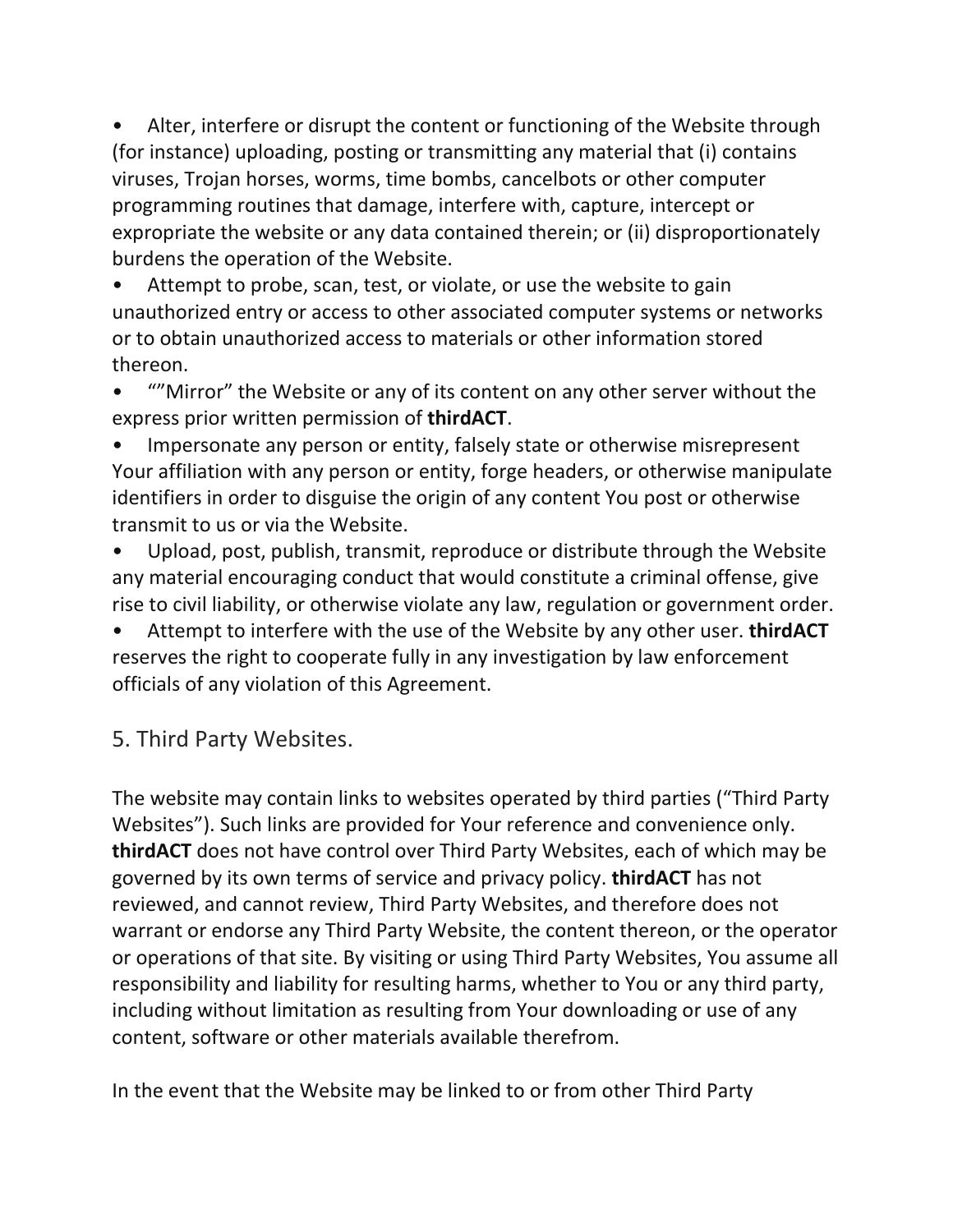Websites, the Website may not be linked in such a way that causes the pages of the Website to be displayed within a frame on such Third Party Website, or may be displayed on a browser screen accompanied by advertising or other content not found on the Website. The fact that a third party provides a link to the Website does not indicate that an endorsement, agency, joint venture, or similar relationship exists between **thirdACT** and such third party.

#### 6. Intellectual Property.

You acknowledge and agree that all content, Web pages, source codes, calculations, products, materials, data, information, text, screens, functionality, services, design, layout, screen interfaces, "look and feel", and the operation of this website, including, without limitation all text, graphics, artwork, logos, icons, images, audio clips and video clips (collectively, "Web Page Content") are protected by various intellectual property laws, including, but not limited to, copyrights, patents, trade secrets, trademarks, and service marks; and all rights associated with the Web Page Content are owned by **thirdACT** and are the copyrighted property of **thirdACT** and/or its licensors and affiliates, and protected by U.S. and foreign copyright laws and international conventions. The trademarks, service marks, logos, graphics, page headers, button icons, scripts, domain names, URLs, and other identifiers used and displayed on the Website are registered and unregistered trademarks of **thirdACT** and/or its licensors and affiliates in the United States and other countries, including the **thirdACT** name and the domain names: TABBSS.com. Except as explicitly permitted, neither Your use of the Website nor this Agreement grants You any right, title or interest in or to any of **thirdACT** or its licensors' copyrights, trademarks or service marks. You acknowledge and agree that such content may not be reproduced, modified, edited, distributed, republished, downloaded, displayed, posted, sold or transmitted in any form or by any means (including display in meta tags or hidden text), without the prior written permission of **thirdACT**, its licensors, or any other copyright owner.

## 7. DISCLAIMER OF WARRANTIES.

**thirdACT** HEREBY DISCLAIMS ALL WARRANTIES. THE WEBSITE AND ANY CONTENT OBTAINED OR ACCESSED THROUGH IT IS PROVIDED ON AN "AS-IS" AND "AS-AVAILABLE" BASIS. TO THE MAXIMUM EXTENT PERMITTED BY LAW, **thirdACT**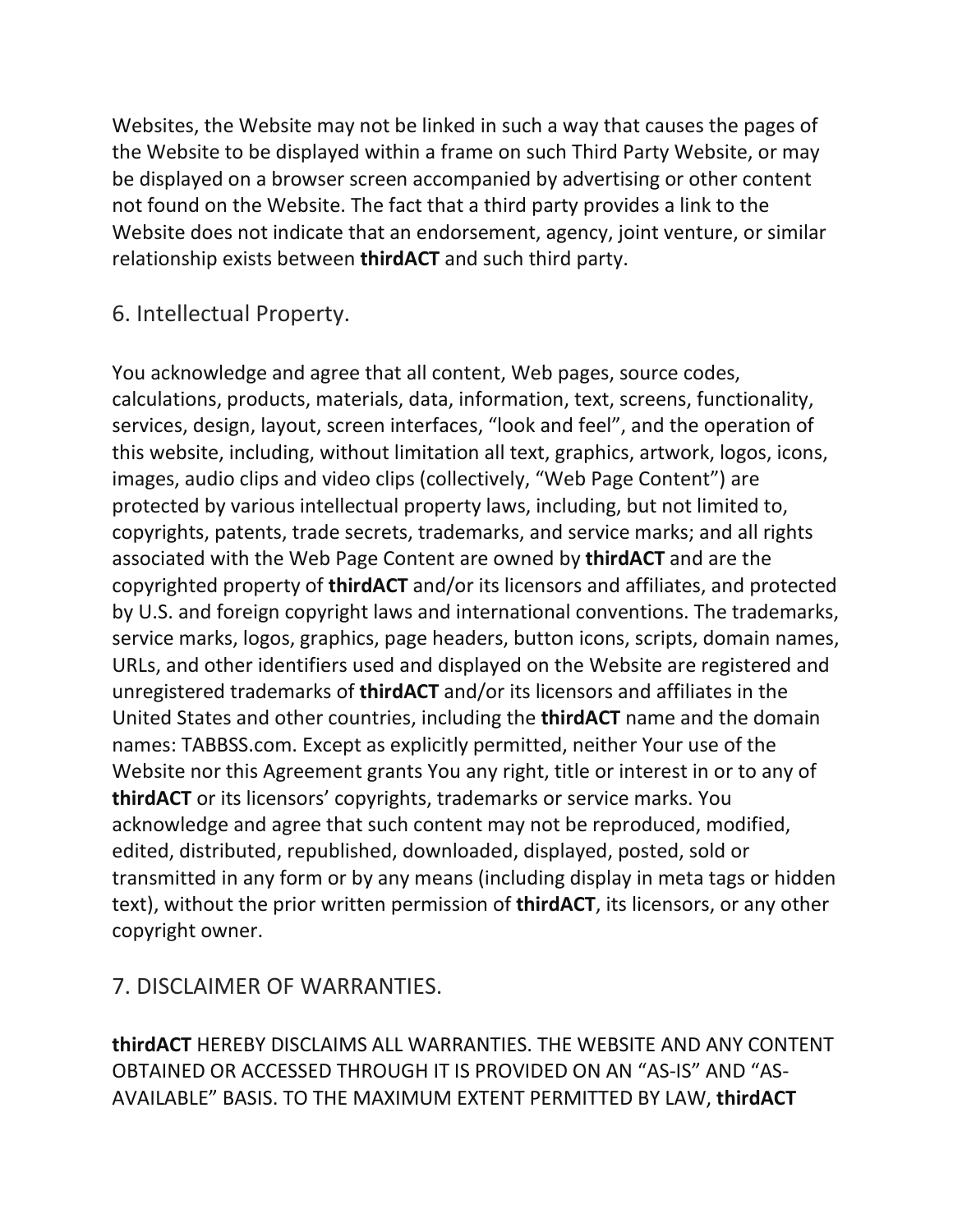EXPRESSLY DISCLAIMS ANY AND ALL WARRANTIES OF ANY KIND, EXPRESS OR IMPLIED, REGARDING THE WEBSITE OR THE INFORMATION PUBLISHED HEREIN, INCLUDING, WITHOUT LIMITATION, ANY WARRANTIES OF MERCHANTABILTY, FITNESS FOR A PARTICULAR PURPOSE, OR NON-INFRINGEMENT, OR ANY WARRANTY RELATING TO THE COMPLETENESS, ADEQUACY, TIMELINESS, OR ACCURACY OF ANY INFORMATION ON THE WEBSITE. OPERATION OF THE WEBSITE MAY NOT BE UNINTERRUPTED OR ERROR FREE. YOU ASSUME ALL RESPONSIBILITY AND LIABILITY FOR ALL HARMS, WHETHER TO YOU OR TO ANY THIRD PARTY, ARISING OR RESULTING FROM YOUR USE OF THE WEBSITE, INCLUDING WITHOUT LIMITATION ANY DAMAGE TO YOUR SYSTEMS OR DATA. NO THIRD PARTY IS AUTHORIZED TO CREATE ANY WARRANTY OF ANY KIND NOT EXPRESSLY MADE IN THIS AGREEMENT.

#### 8. Risks of Use.

Access to the Website may be limited or unavailable during periods of peak demand, system upgrades, maintenance or for other reasons. If access to the Website is unavailable or delayed at any time, You agree to use alternative means to obtain information from **thirdACT**, such as by contacting **thirdACT** or a **thirdACT** customer service account representative. **thirdACT** will not be liable to You if You are unable to access information or any online service made available through the Website.

**thirdACT** will not be liable for any loss that results from (a) the failure of electronic or mechanical equipment or communication lines; (b) telephone network issues; (c) viruses, bugs, errors, configuration problems or the incompatibility of computer hardware or software; (d) the failure or unavailability of Internet access; (e) problems with Internet service providers or other equipment or services relating to Your computer or network; (f) problems with computer or communications networks or facilities; (g) problems with data transmission facilities or Your telephone, cable or wireless service; or (h) unauthorized access, theft, operator error, severe weather, earthquakes, or other natural disasters or labor disputes. **thirdACT** is also not responsible for any damage to Your computer, software, modem, telephone, wireless device or other property related in any way from Your use of the Website.

You hereby release and forever discharge **thirdACT** (and our officers, employees,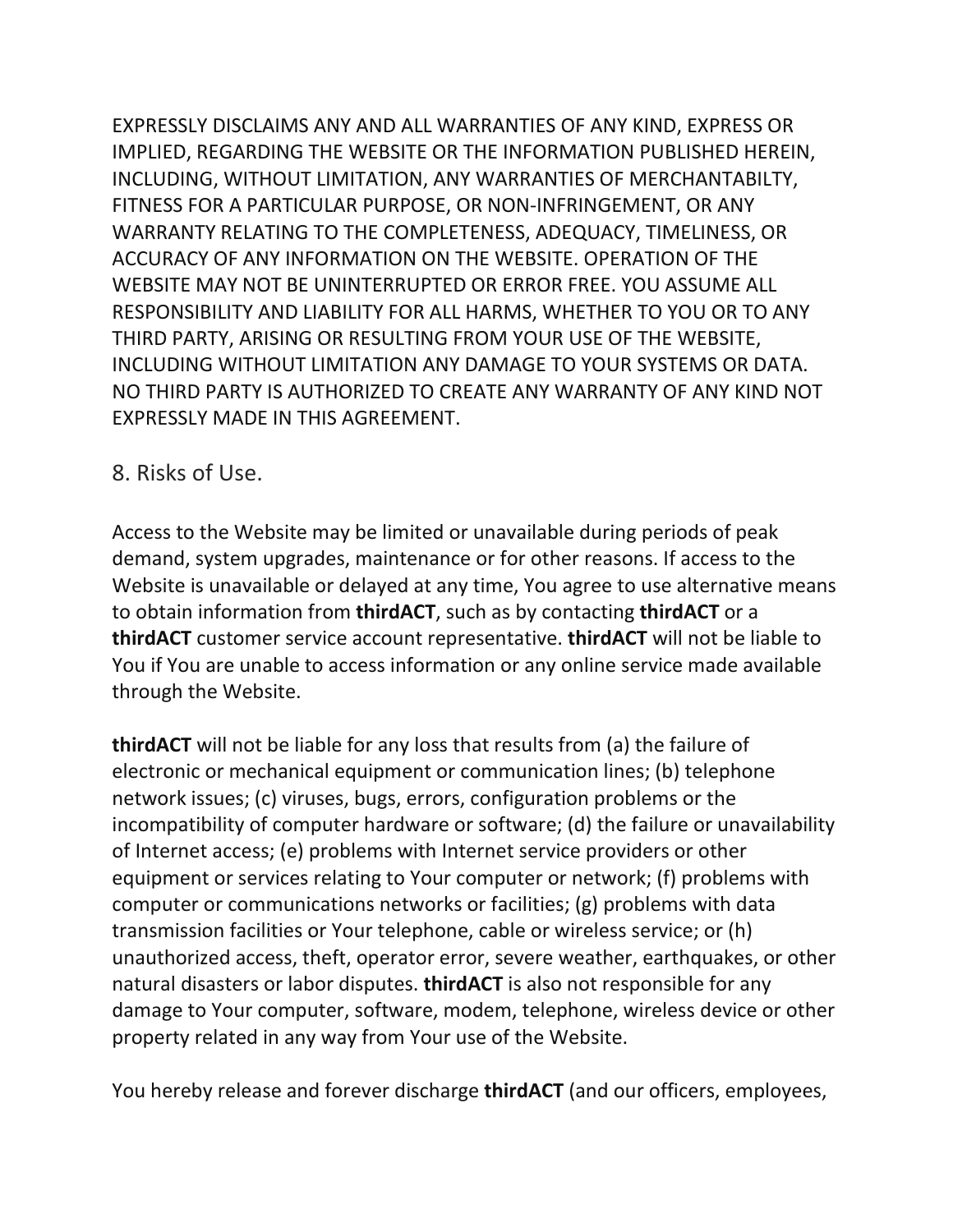agents, successors, and assigns) from, and hereby waive and relinquish, each and every past, present and future dispute, claim, controversy, demand, right, obligation, liability, action and cause of action of every kind and nature (including personal injuries, death, and property damage), that has arisen or arises directly or indirectly out of, or that relates directly or indirectly to, the Website (including any interactions with, or act or omission of, other Website users or any thirdparty links or ads).

9. Limitation of Liability.

THE LIABILITY OF **thirdACT** IS LIMITED. TO THE MAXIMUM EXTENT PERMITTED BY LAW, **thirdACT** SHALL NOT BE LIABLE FOR ANY CONSEQUENTIAL, INCIDENTAL, EXEMPLARY, SPECIAL OR INDIRECT DAMAGES ARISING OUT OF OR RELATING TO YOUR USE OF THE WEBSITE OR PRODUCTS OR SERVICES OFFERED THROUGH THE WEBSITE, REGARDLESS OF ANY ADVICE OR NOTICE GIVEN TO **thirdACT**. THIS INCLUDES, BUT IS NOT LIMITED TO, DAMAGES THAT MAY RESULT FROM THE USE, INCONVENIENCE, DELAY OR LOSS OF USE OF THE SITE, THE INFORMATION HEREIN OR FOR OMISSIONS OR INACCURACIES IN THE INFORMATION PUBLISHED THROUGH THE SITE. IF YOU ARE DISSATISFIED WITH THIS WEBSITE, YOUR FIRST REMEDY IS TO STOP USING IT. THE MAXIMUM LIABILITY OF **thirdACT** AND ITS AFFILIATES, SUCCESSORS, OR ASSIGNS, OR ANY OF ITS OR THEIR OFFICERS, DIRECTORS, EMPLOYEES OR AGENTS, WILL BE \$100. YOU AGREE THAT THIS LIMITATION OF LIABILITY REPRESENTS A REASONABLE ALLOCATION OF RISK AND IS A FUNDAMENTAL ELEMENT OF THE BASIS OF THE BARGAIN BETWEEN **thirdACT** and YOU, AND THAT THIS WEBSITE WOULD NOT BE PROVIDED WITHOUT SUCH LIMITATIONS.

10. Consent to Email Communications.

If you have an account or business relationship with **thirdACT**, You agree that we may send e-mails to You regarding Your account or our relationship. **thirdACT** may also send e-mails to You about services and products we believe may be of interest to You. You may opt-out of future promotional emails by clicking on the opt-out link and following instructions contained in any of the automated emails that You receive from us. We reserve the right, however, to email You important information relating to Your account or our relationship, including legal communications, unless applicable law requires Your affirmative consent to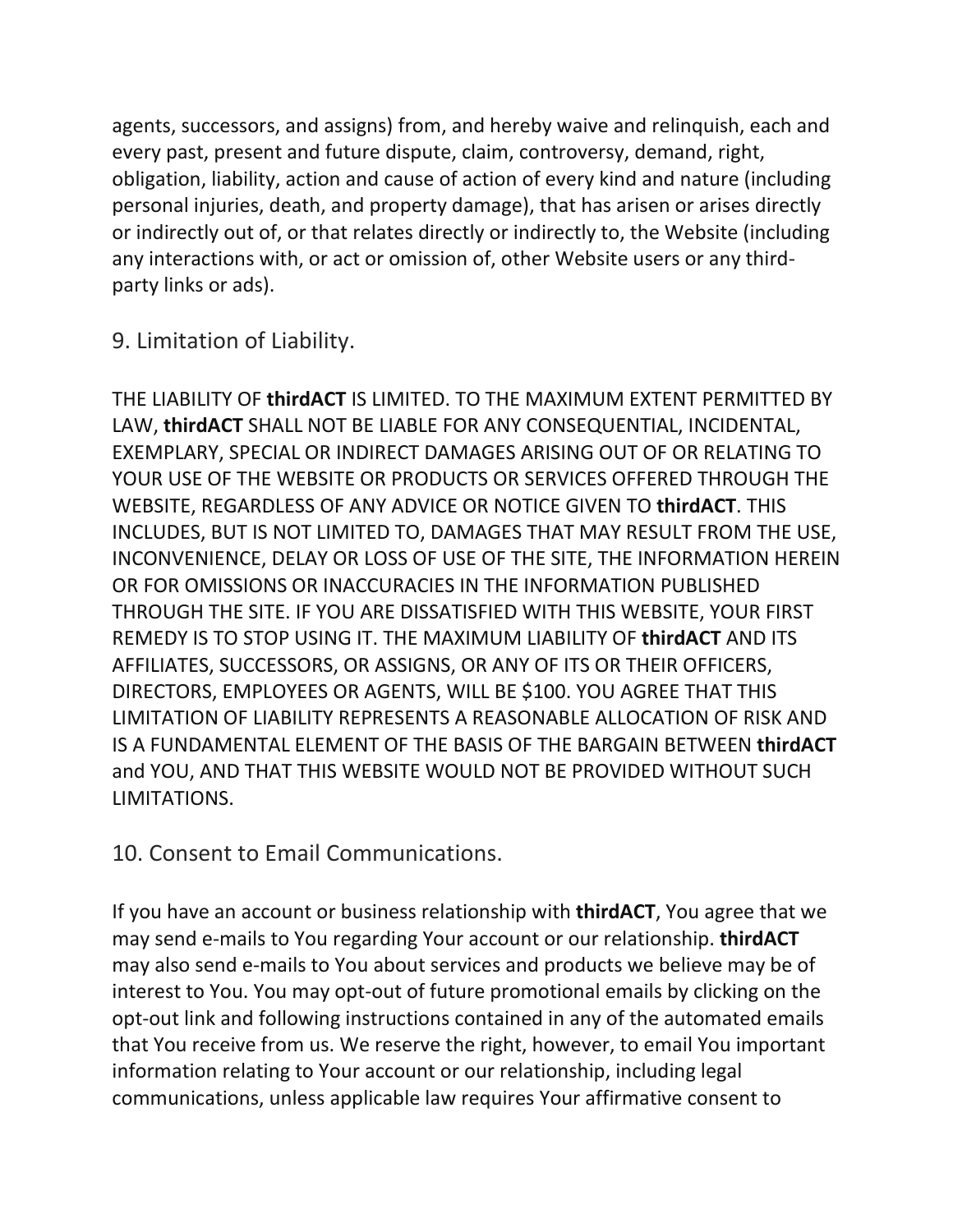receive legal communications electronically and You have not provided that consent. You are deemed to have received electronic messages sent to You when they are sent to the most recent email address that You have provided to us.

# 11. Applying for Services or Changing Existing Services.

If You apply for a product or service through the Website, You authorize **thirdACT** to treat Your application or request as if it had been made in writing and signed by You. By submitting information to **thirdACT** through this website or otherwise You are making an inquiry as to the programs and services offered by **thirdACT** and give **thirdACT** permission to contact through email, fax, or telephone, or any means, even if Your phone number is on a "Do Not Call" list. When You submit information through our website or otherwise, we may send Your information to our affiliates or service providers. If You have any questions or concerns please call us before submitting such information.

## 12. Protecting your User Name and Password.

**thirdACT** uses passwords to prevent unauthorized access to certain areas of the Website. If You have been granted access to any such area, You agree to comply at all times with any security or operating procedures that **thirdACT** establishes. You will be responsible for the confidentiality and use of Your user name, password and other security-related identifiers. You agree not to hold **thirdACT** liable for any damages of any kind resulting from Your decision to disclose Your user name or password to any third party. You will be responsible for any access to the Website made under Your user name and password. You agree to immediately notify us if You become aware of any loss or theft of Your user name or password or of any unauthorized use of Your user name or password or of the Website, any information therein, or any online services offered through the Website. We may suspend or cancel Your access to the restricted areas within the Website if we suspect the Website is being used in an unauthorized manner.

## 13. Indemnification.

You agree to indemnify, defend and hold harmless **thirdACT** and its affiliates, successors and assigns, and each of their officers, directors, employees, representatives and agents (the "**thirdACT** Parties"), from and against all claims,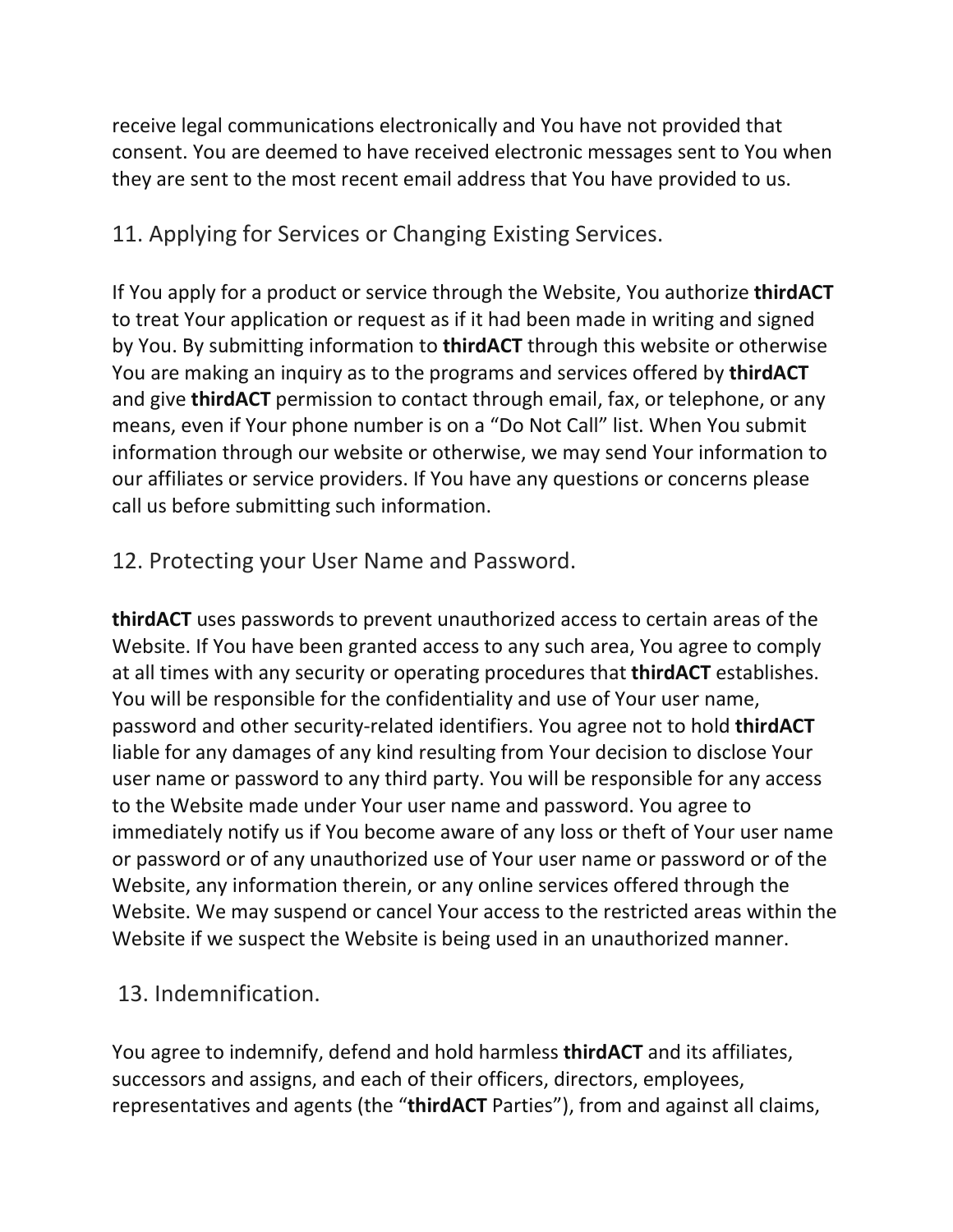losses, expenses, liabilities, damages and costs (including without limitation attorneys' fees and costs), arising out of or relating to: (a) Your use of the Website; (b) any violation by You of this Agreement; or (c) Your submission to **thirdACT** of incomplete, inaccurate or untimely information or other data. The **thirdACT** parties shall have the right, but not the obligation, to participate through counsel of their choice in any defense by You under this Section.

## 14. Termination.

**thirdACT** reserves the right to, in its sole discretion and without notice or liability, deny use of the Website to any person for any reason or no reason at all.

15. Choice of Law; Jurisdiction and Venue; Attorneys' Fees.

The Website is located and operated by **thirdACT** in Sherman Oaks, California. This Agreement shall be interpreted and enforced as though executed in San Francisco, and shall be governed by and construed in accordance with the laws of the State of California, without regard to its conflict of law principles. THE PROPER VENUE FOR ANY JUDICIAL ACTION ARISING OUT OF OR RELATING TO THE WEBSITE OR THIS AGREEMENT WILL BE THE STATE AND FEDERAL COUNTS LOCATED IN SAN FRANCISCO, CALIFORNIA. THE PARTIES HEREBY STIPULATE TO, AND AGREE TO WAIVE ANY OBJECTION TO, THE PERSONAL JURISDICTION AND VENUE OF SUCH COURTS, AND FURTHER EXPRESSLY SUBMIT TO EXTRATERRITORIAL SERVICE OF PROCESS. The prevailing party in any dispute will be entitled to its reasonable attorney's fees and costs, in addition to all other available recovery and relief.

16. Severability; Waiver.

If any clause or provision of this Agreement is held invalid or unenforceable for any reason, that part will be construed to reflect the parties' original intent, and the remaining provisions shall remain in full force and effect, and valid and enforceable. The invalidity or unenforceability of any term, clause or provision in any particular jurisdiction shall not invalidate or render unenforceable such provision in any other jurisdiction; nor shall a waiver by either party of any term or condition or any breach thereof in any one instance, waive such term or condition or any subsequent breach thereof.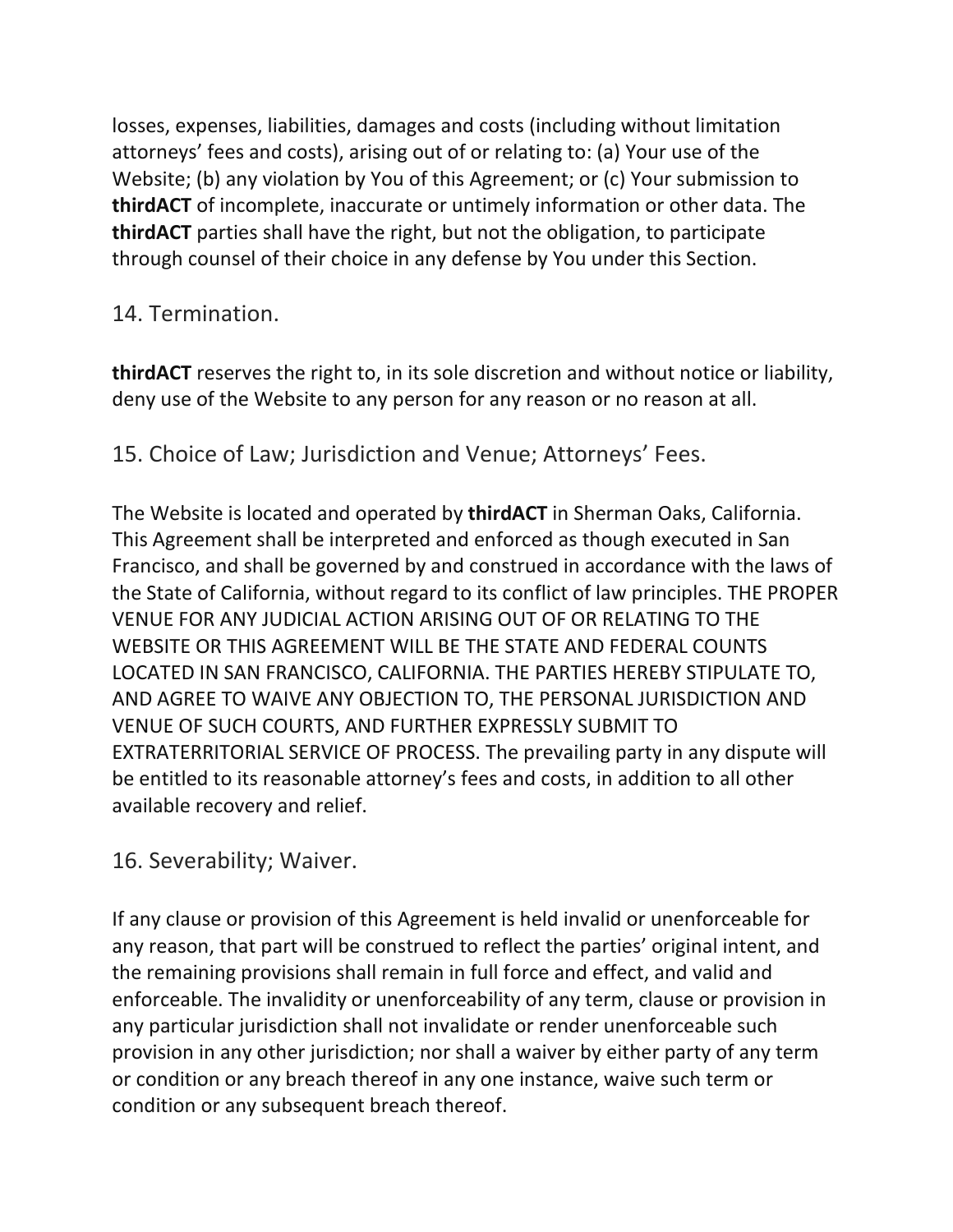## 17. Successors and Assigns.

You may not transfer or assign any of the obligations, rights or interests under this Agreement without the prior written consent of **thirdACT**. Notwithstanding the foregoing, this Agreement shall be binding upon and inure to the benefit of the parties hereto and their successors and permitted assigns.

## 18. Relationship.

Without limiting any other provision of this Agreement, this Agreement creates no agency, partnership, joint venture, or employee-employer relationship between You and **thirdACT**.

19. Entire Agreement.

This Agreement states the entire agreement between You and us concerning the use of this Website, and may not be amended or modified except through a written agreement signed by an officer of **thirdACT**.

20. Customer Service.

If You need assistance with the Website or with any service or information provided through it, or if You need to communicate with **thirdACT**, contact us at:

**Website Administrator thirdACT, PBC 3130 Alpine Road #288-117 Portola Valley, CA 94028 Email: contact@thirdact.com**

You agree that we may record the conversations our employees have with You. We do this from time to time to monitor the quality of service and accuracy of information our employees give You.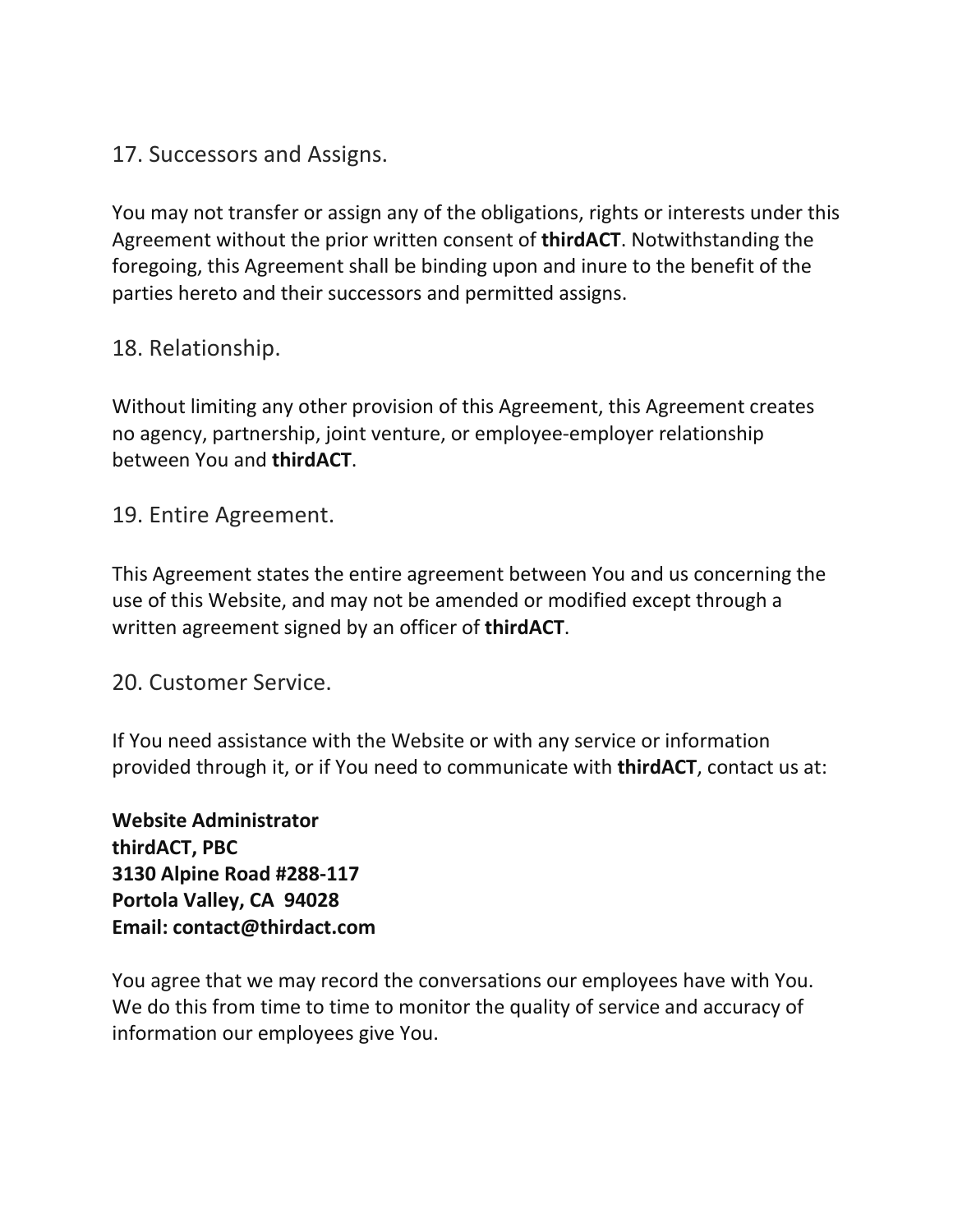THIRD is located at the address in this Section. If you are a California resident, you may report complaints to the Complaint Assistance Unit of the Division of Consumer Product of the California Department of Consumer Affairs by contacting them in writing at 400 R Street, Sacramento, CA 95814, or by telephone at (800) 952-5210.

# 21. Copyright Policy.

Copyright © 2020 thirdACT PBC. All rights reserved. All trademarks, logos and service marks ("**Marks**") displayed on the Website are our property or the property of other third parties. You are not permitted to use these Marks without our prior written consent or the consent of such third party which may own the Marks.

**thirdACT** respects the intellectual property of others and asks that users of our Site do the same. In connection with our Website, we have adopted and implemented a policy respecting copyright law that provides for the removal of any infringing materials and for the termination, in appropriate circumstances, of users of our online Website who are repeat infringers of intellectual property rights, including copyrights. If you believe that one of our users is, through the use of our Website, unlawfully infringing the copyright(s) in a work, and wish to have the allegedly infringing material removed, the following information in the form of a written notification (pursuant to 17 U.S.C. § 512(c)) must be provided to our designated Copyright Agent:

- 1 your physical or electronic signature;
- 2 identification of the copyrighted work(s) that you claim to have been infringed;
- 3 identification of the material on our services that you claim is infringing and that you request us to remove;
- 4 sufficient information to permit us to locate such material;
- 5 your address, telephone number, and e-mail address;
- 6 a statement that you have a good faith belief that use of the objectionable material is not authorized by the copyright owner, its agent, or under the law; and
- 7 a statement that the information in the notification is accurate, and under penalty of perjury, that you are either the owner of the copyright that has